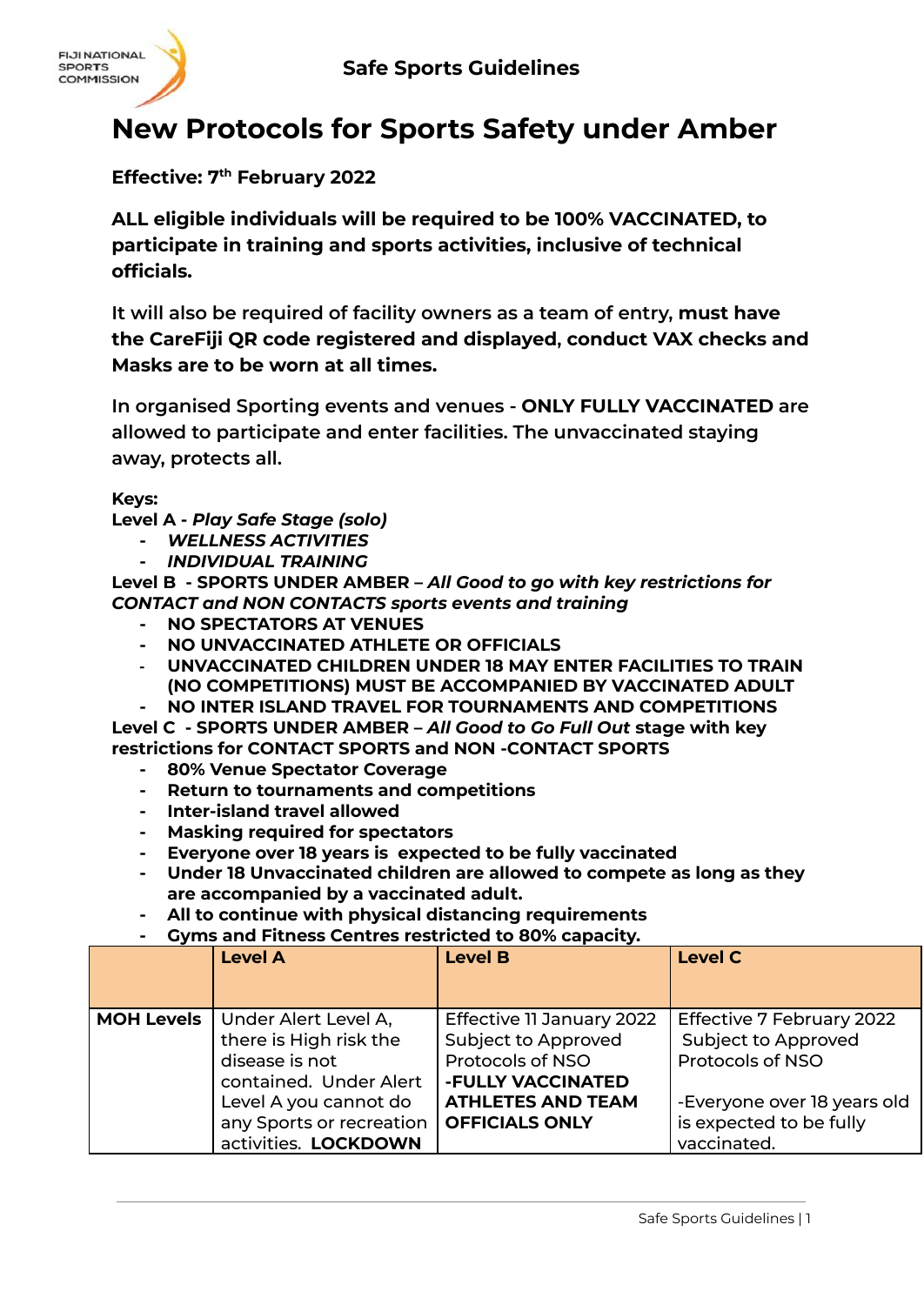|                    | Activities can be                                                                                                                                                | <b>UNVACCINATED</b>                                                      | -Social Distancing remains                                                    |
|--------------------|------------------------------------------------------------------------------------------------------------------------------------------------------------------|--------------------------------------------------------------------------|-------------------------------------------------------------------------------|
|                    | conducted by                                                                                                                                                     | <b>CHILDREN UNDER 18</b>                                                 |                                                                               |
|                    | individuals of a sport,                                                                                                                                          | <b>MAY ENTER FACILITIES</b>                                              | -Masking is required for                                                      |
|                    | such as an athlete or in                                                                                                                                         | <b>TO TRAIN (NO</b>                                                      | spectators                                                                    |
|                    | pairs of the same                                                                                                                                                | <b>COMPETITIONS) MUST</b>                                                |                                                                               |
|                    | bubble. Following                                                                                                                                                | <b>BE ACCOMPANIED BY</b>                                                 | -80% Spectator Capacity                                                       |
|                    | principles to abide by:                                                                                                                                          | <b>VACCINATED ADULT</b>                                                  |                                                                               |
|                    | -Stay home                                                                                                                                                       | -Fulfilling all other                                                    | -80% Capacity for Gyms                                                        |
|                    |                                                                                                                                                                  | health and safety                                                        | and Fitness Centres                                                           |
|                    | -Work and learn from                                                                                                                                             | obligations.                                                             |                                                                               |
|                    | home if you can                                                                                                                                                  |                                                                          | -Under 18 years                                                               |
|                    |                                                                                                                                                                  | -All Gyms & Swimming                                                     | unvaccinated children                                                         |
|                    | -Make your business                                                                                                                                              | Pools Open                                                               | allowed to compete                                                            |
|                    | and training COVID-19                                                                                                                                            |                                                                          |                                                                               |
|                    | safe. - Individual and in                                                                                                                                        | -Gated and indoor                                                        | -Inter-Island Travel for                                                      |
|                    | own bubbles.                                                                                                                                                     | venues only                                                              | competitions and                                                              |
|                    |                                                                                                                                                                  |                                                                          | tournaments allowed                                                           |
|                    | -Stay with your                                                                                                                                                  | -Masking                                                                 |                                                                               |
|                    | containment areas, and                                                                                                                                           |                                                                          | -Return to tournaments &                                                      |
|                    | divisional boundaries                                                                                                                                            | -Temperature Check                                                       | competitions.                                                                 |
|                    | until further travel                                                                                                                                             |                                                                          |                                                                               |
|                    | advice is available                                                                                                                                              | -Hand Hygiene                                                            |                                                                               |
|                    |                                                                                                                                                                  | -Double vaccinated                                                       |                                                                               |
|                    | -Keep your bubble as                                                                                                                                             |                                                                          |                                                                               |
|                    | small as possible                                                                                                                                                | -Vaccination                                                             |                                                                               |
|                    |                                                                                                                                                                  | <b>Authentication Exercise</b>                                           |                                                                               |
|                    | -Wash your hands often                                                                                                                                           | – VAX – Check                                                            |                                                                               |
|                    | with soap and cough                                                                                                                                              |                                                                          |                                                                               |
|                    | into your elbow (mask                                                                                                                                            | -Care Fiji App -                                                         |                                                                               |
|                    | up when doing                                                                                                                                                    | BlueTooth On.                                                            |                                                                               |
|                    | activities outside your                                                                                                                                          |                                                                          |                                                                               |
|                    | home.                                                                                                                                                            | -Care Fiji Checking in QR                                                |                                                                               |
|                    |                                                                                                                                                                  | Scan                                                                     |                                                                               |
|                    | -If you're sick, stay                                                                                                                                            |                                                                          |                                                                               |
|                    | home and get advice                                                                                                                                              |                                                                          |                                                                               |
|                    | from a MOH                                                                                                                                                       |                                                                          |                                                                               |
|                    | Immediately                                                                                                                                                      |                                                                          |                                                                               |
| <b>FIJI LEGAL</b>  |                                                                                                                                                                  | [LEGAL NOTICE NO. 52] PUBLIC HEALTH ACT 1935 - Public Health (Infectious |                                                                               |
| <b>FINES FOR</b>   |                                                                                                                                                                  | Diseases) (Infringement Notices) Regulations 2021                        |                                                                               |
| <b>CONTACT</b>     |                                                                                                                                                                  |                                                                          | Contact sports engagement 11. Any person who fails to comply with an order in |
| <b>SPORTS</b>      |                                                                                                                                                                  | relation to contact sports engagement commits a fixed penalty offence.   |                                                                               |
|                    | <b>SCHEDULE 1 (Regulation 2): FIXED PENALTY OFFENCES AND FIXED</b><br><b>PENALTIES</b><br>Regulation Fixed Penalty Offence Maximum Penalty: \$10,000 /<br>5years |                                                                          |                                                                               |
|                    |                                                                                                                                                                  |                                                                          |                                                                               |
|                    |                                                                                                                                                                  |                                                                          |                                                                               |
|                    |                                                                                                                                                                  |                                                                          |                                                                               |
|                    |                                                                                                                                                                  | Fine Imprisonment Fixed penalty for natural persons: \$100.00            |                                                                               |
|                    |                                                                                                                                                                  | Fixed penalty for persons other than natural: \$2000.00                  |                                                                               |
| <b>General</b>     | Activity that can be                                                                                                                                             | As per Level A plus:                                                     | <b>GREEN ALERT: Full</b>                                                      |
| <b>Description</b> | conducted by a solo                                                                                                                                              | Indoor/outdoor activity                                                  | sporting activity that can                                                    |
|                    | athlete or by pairs                                                                                                                                              | that can be                                                              | be conducted in groups of                                                     |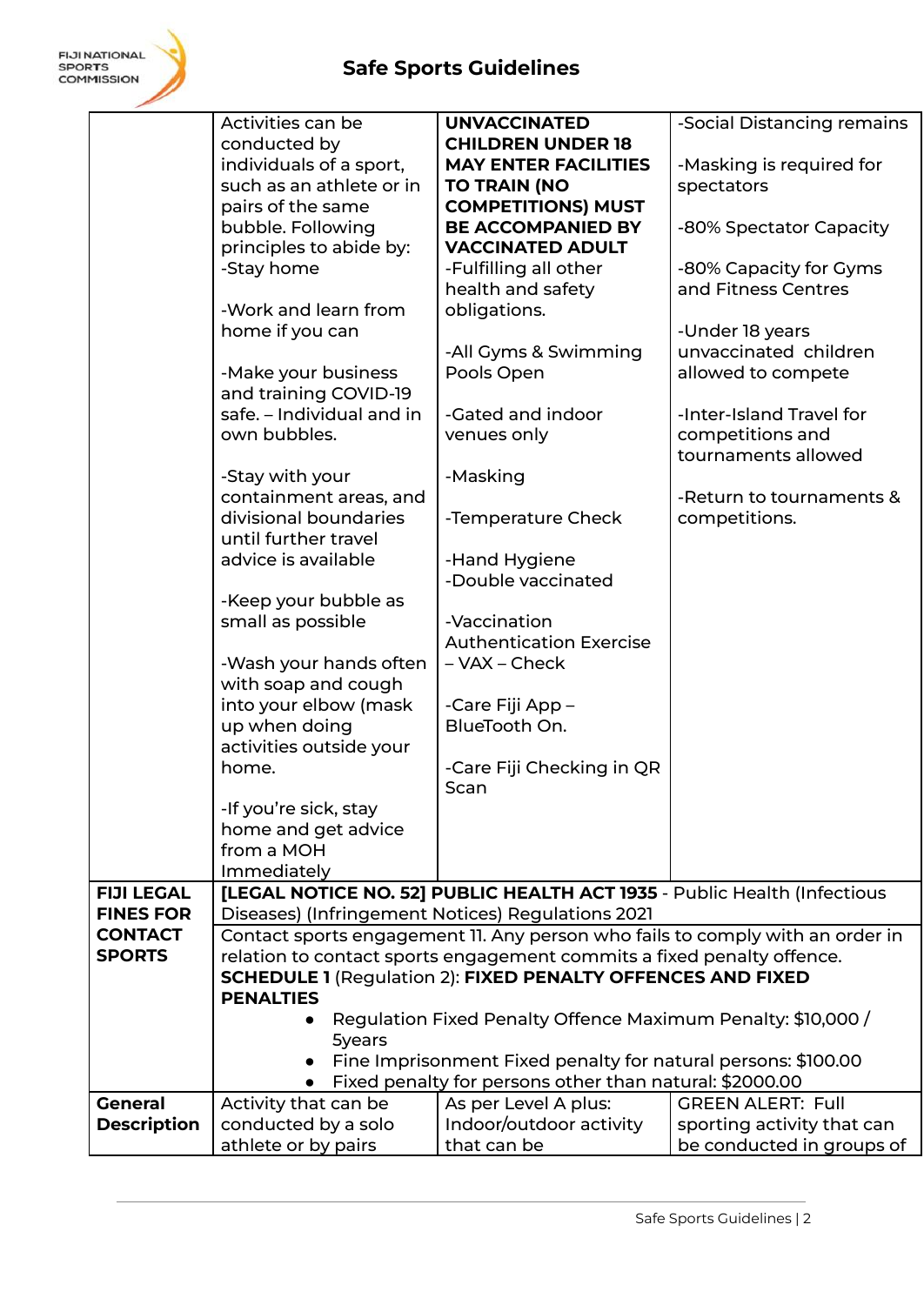|                                                     | where at least 2m can<br>always be maintained<br>between participants.<br>No contact<br>between athletes and/o<br>r other personnel.<br>Examples for all<br>sports - general fitness<br>aerobic and anaerobic<br>(e.g., running, cycling<br>sprints, hills). Strength<br>and sport-specific<br>training permitted if no<br>equipment required, or<br>have access to own<br>equipment (e.g.,<br>ergometer, weights).<br>Online coaching and<br>resources (e.g., videos,<br>play books)                                     | conducted but only for<br>team athletes and<br>officials either in<br>competition or training.<br>Conditional on events<br>and training being<br>conducted within gated<br>and indoor facilities<br>Individual training in<br>gyms, pools, tracks,<br>fields, parks, public<br>space is permitted<br>conditional on Ministry<br>of Health and Medical<br><b>Services Standard</b><br>guidelines under the<br>COVID-19 restrictions as<br>of 26 January 2022                                                                                                                                                                                                                                                                                                                             | any size including full<br>contact (competition,<br>tournaments,<br>matches). Wrestling,<br>holding, tackling and/or<br>binding (e.g., rugby<br>scrums) permitted. For<br>larger team sports,<br>consider maintaining<br>some small group<br>separation at training. For<br>some athletes full training<br>will be restricted by<br>commercial operation of<br>facilities               |
|-----------------------------------------------------|---------------------------------------------------------------------------------------------------------------------------------------------------------------------------------------------------------------------------------------------------------------------------------------------------------------------------------------------------------------------------------------------------------------------------------------------------------------------------------------------------------------------------|-----------------------------------------------------------------------------------------------------------------------------------------------------------------------------------------------------------------------------------------------------------------------------------------------------------------------------------------------------------------------------------------------------------------------------------------------------------------------------------------------------------------------------------------------------------------------------------------------------------------------------------------------------------------------------------------------------------------------------------------------------------------------------------------|-----------------------------------------------------------------------------------------------------------------------------------------------------------------------------------------------------------------------------------------------------------------------------------------------------------------------------------------------------------------------------------------|
| <b>General</b><br><b>Hygiene</b><br><b>Measures</b> | No sharing of exercise<br>equipment or<br>communal facilities.<br>Apply personal hygiene<br>measures even when<br>training away from<br>group facilities - hand<br>hygiene regularly<br>during training (hand<br>sanitizers, soap) plus<br>strictly pre and post<br>training. Do not share<br>drink bottles or<br>towels. Do not attend<br>training if unwell<br>(contact doctor).<br>Spitting and clearing of<br>nasal/respiratory<br>secretions on ovals or<br>other sport settings<br>must be strongly<br>discouraged. | <b>Gated and Enclosed</b><br>Communal facilities can<br>be used after a<br>sport-specific structured<br>risk assessment and<br>mitigation process is<br>undertaken. 'Get in, train<br>and get out' $-$ be<br>prepared for training<br>prior to arrival at the<br>venue (minimise need to<br>use/gather in change<br>rooms, bathrooms).<br>Have cleaning protocols<br>in place for equipment<br>and facilities. Hand<br>hygiene (hand<br>sanitizers/soap) on entry<br>and exit to venues, as<br>well as pre, post and<br>during training and<br>competition. Thorough<br>full body shower with<br>soap before and after<br>training (preferably at<br>home). Where possible<br>maintain a distance of at<br>least 2m while training.<br><b>NO SOCIAL GATHERING</b><br>OR GROUP MEALS ETC | Return to full use of<br>sporting facilities.<br>Continue hygiene and<br>cleaning measures as per<br>Level B. If any massage<br>beds being used, hygiene<br>practices to include no bed<br>linen except single use<br>towels, cleaning treatment<br>beds and key surfaces<br>after each athlete and<br>hand hygiene.<br>Follow the protocols and<br>rules of the facility<br>operators. |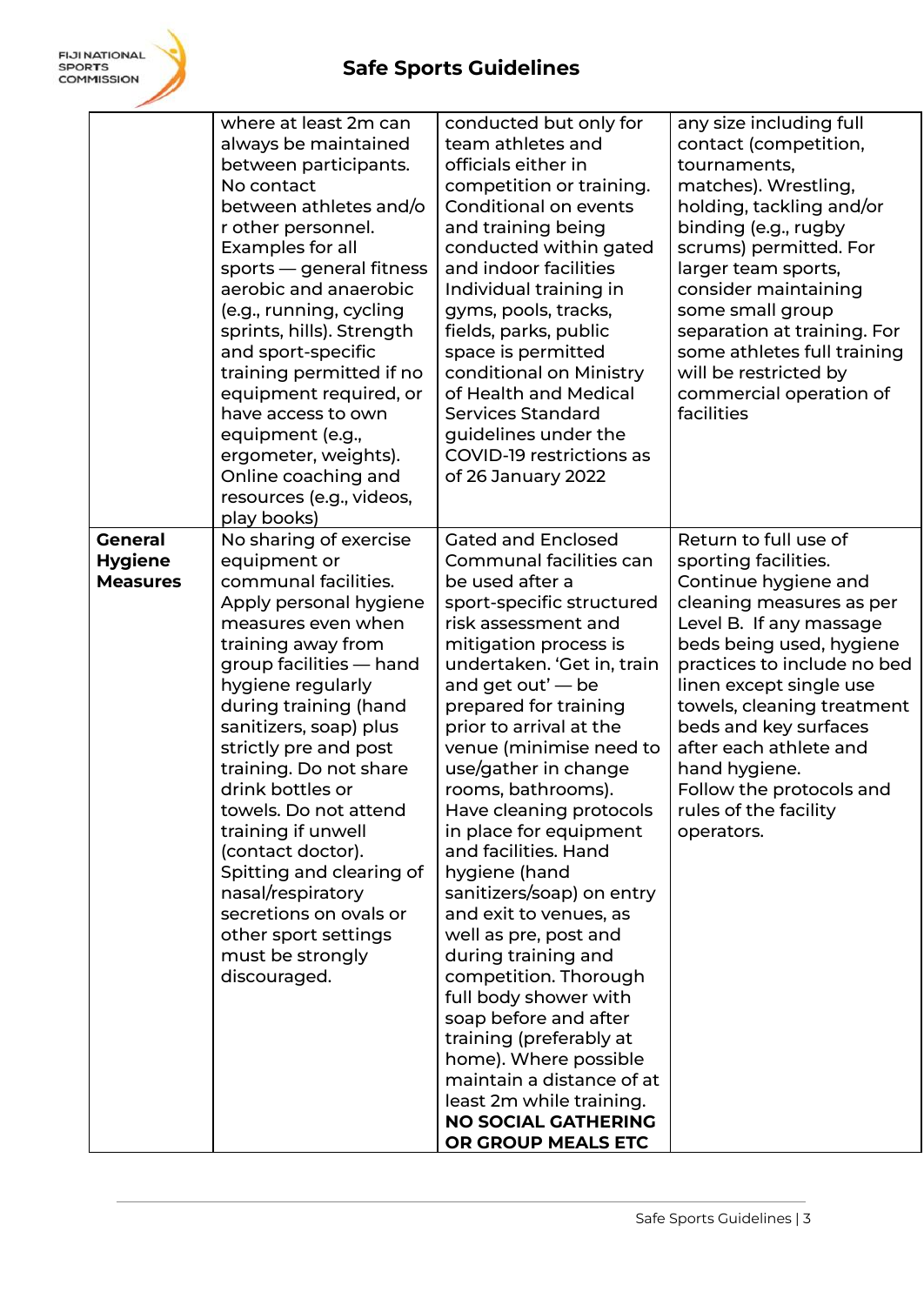|                   |                               | <b>DURING AND AFTER</b>                                                                |                              |
|-------------------|-------------------------------|----------------------------------------------------------------------------------------|------------------------------|
|                   |                               | <b>EVENTS.</b>                                                                         |                              |
| Spectators,       | No spectators, unless         | -NO SPECTATORS AT                                                                      | Only Eligible Individuals    |
| additional        | required (e.g., parent,       | <b>VENUES</b>                                                                          | will be allowed into         |
| personnel         | carer)                        |                                                                                        | sporting venues              |
|                   |                               | -NO UNVACCINATED                                                                       | Minimum contact of           |
|                   |                               | <b>PERSONNEL</b>                                                                       | non-essential surfaces to    |
|                   |                               |                                                                                        | occur and hands on           |
|                   |                               | -UNVACCINATED                                                                          | treatment should be kept     |
|                   |                               | <b>CHILDREN UNDER 18</b>                                                               | to essential only.           |
|                   |                               | <b>MAY ENTER FACILITIES</b>                                                            | Non-essential personnel      |
|                   |                               | <b>TO TRAIN (NO</b>                                                                    | should be discouraged        |
|                   |                               | <b>COMPETITIONS) MUST</b>                                                              | from entering change         |
|                   |                               | <b>BE ACCOMPANIED BY</b>                                                               | rooms.                       |
|                   |                               | <b>VACCINATED ADULT</b>                                                                | Dependent on Ministry of     |
|                   |                               |                                                                                        | <b>Health and facility</b>   |
|                   |                               | -NO INTER ISLAND                                                                       | operator guidelines.         |
|                   |                               | <b>TRAVEL FOR</b>                                                                      |                              |
|                   |                               | <b>TOURNAMENTS AND</b>                                                                 |                              |
|                   |                               | <b>COMPETITIONS</b>                                                                    |                              |
|                   |                               | <b>ATHLETES, OFFICIALS</b>                                                             |                              |
|                   |                               | AND MEDIA ONLY.                                                                        |                              |
|                   |                               | Exercise Level Protocols for Each Stage (return to Training and Recreational Activity) |                              |
| <b>Level</b>      | <b>Level A Considerations</b> | At Level B you can do                                                                  | GREEN LEVEL, you can do      |
| <b>Descriptor</b> | Exercise and recreation       | your usual sport and                                                                   | your usual sport and         |
|                   | are an important part         | recreation activities if                                                               | recreation activities. There |
|                   | of maintaining our            | you can do them safely.                                                                | are no limits on gathering   |
|                   | health and wellbeing.         | But if you are sick, stay                                                              | sizes.                       |
|                   | However, there's a very       | home.                                                                                  |                              |
|                   | high risk of                  | When exercising in                                                                     |                              |
|                   | transmission if we meet       | public, keep a 2-metre                                                                 |                              |
|                   | others, touch common          | distance from people                                                                   |                              |
|                   | equipment or surfaces,        | you don't know if                                                                      |                              |
|                   | or need rescuing or           | possible and masking.                                                                  |                              |
|                   | medical care.                 | Do not share towels and                                                                |                              |
|                   | You can do activities         | water bottles.                                                                         |                              |
|                   | that are local and safe.      | Take precaution when                                                                   |                              |
|                   | Only exercise alone or        | using other publicly                                                                   |                              |
|                   | with people in your           | accessed drinking                                                                      |                              |
|                   | bubble. You need to           | fountains/dispensers.                                                                  |                              |
|                   | keep a 2-metre                | You can do activities like.                                                            |                              |
|                   | distance from people          |                                                                                        |                              |
|                   | who are not in your           | -Walking, biking, or                                                                   |                              |
|                   | bubble, and you are           | jogging on public areas                                                                |                              |
|                   | strongly encouraged to        | -Swimming in public                                                                    |                              |
|                   | wear a face covering.         | swimming pools, but                                                                    |                              |
|                   | The most important            | there will be restrictions.                                                            |                              |
|                   | thing is to stay safe. Do     | -Going to the gym but                                                                  |                              |
|                   | low risk activities, so       | there will be restrictions                                                             |                              |
|                   | you don't need                |                                                                                        |                              |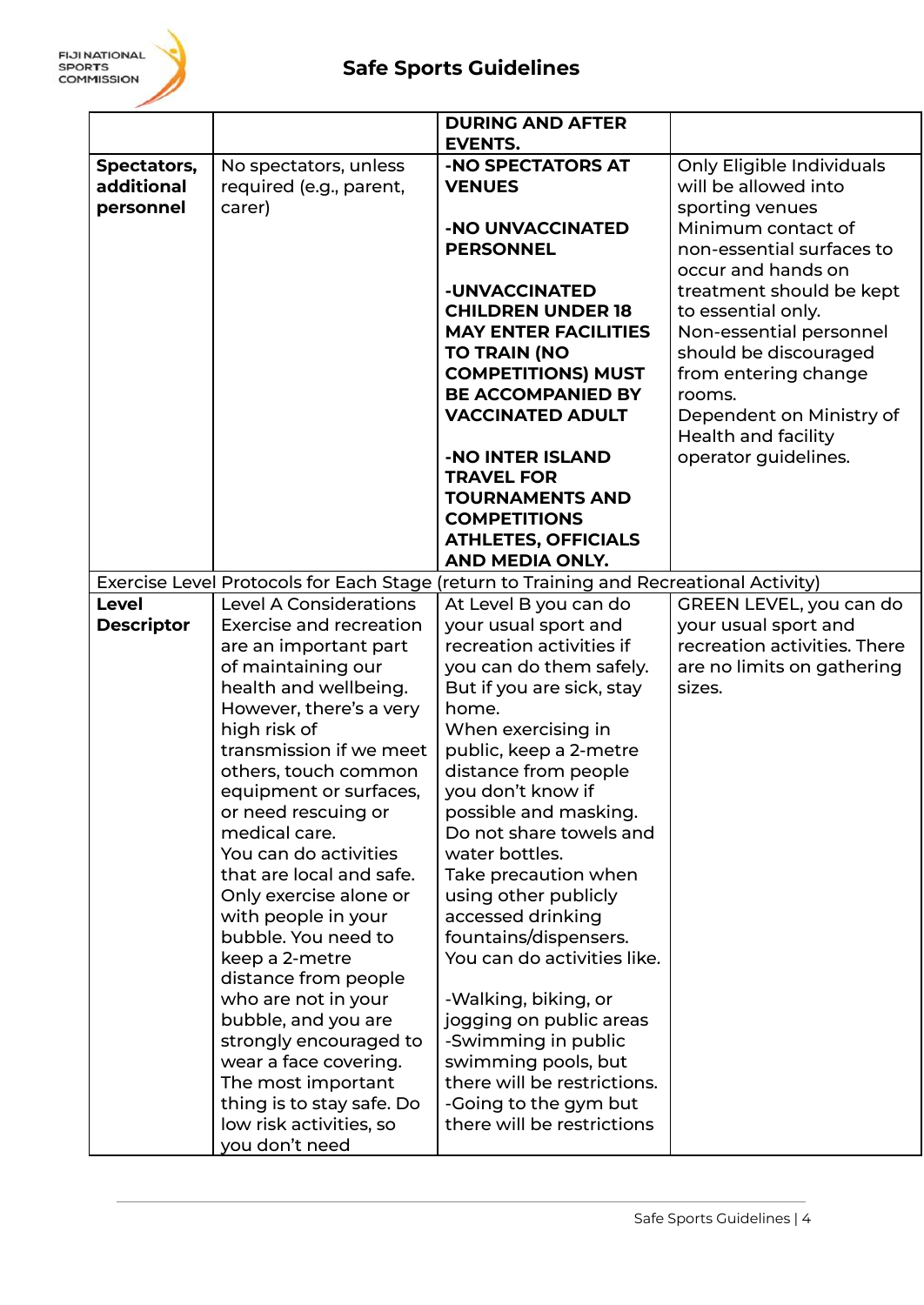|                                     | rescuing or medical<br>care. Now is the time to<br>take up new activities<br>or expose yourself or<br>your bubble to any risk.<br>Use your common<br>sense - stay local, stay<br>safe.                                                                                                                                                                                                                                                                                                                                                                                                                                                 |                                                                                                                                                                                                                                                                                                                                                                                                                                                                                                                                                                                                                                                                                                                                                                                                                                                                                                                                                                                                                                            |                                                                                                                                                                                                                                                                                                                                                                                                                                                                                                                                                                                                                 |
|-------------------------------------|----------------------------------------------------------------------------------------------------------------------------------------------------------------------------------------------------------------------------------------------------------------------------------------------------------------------------------------------------------------------------------------------------------------------------------------------------------------------------------------------------------------------------------------------------------------------------------------------------------------------------------------|--------------------------------------------------------------------------------------------------------------------------------------------------------------------------------------------------------------------------------------------------------------------------------------------------------------------------------------------------------------------------------------------------------------------------------------------------------------------------------------------------------------------------------------------------------------------------------------------------------------------------------------------------------------------------------------------------------------------------------------------------------------------------------------------------------------------------------------------------------------------------------------------------------------------------------------------------------------------------------------------------------------------------------------------|-----------------------------------------------------------------------------------------------------------------------------------------------------------------------------------------------------------------------------------------------------------------------------------------------------------------------------------------------------------------------------------------------------------------------------------------------------------------------------------------------------------------------------------------------------------------------------------------------------------------|
| <b>Monitoring</b><br>and Evaluation | Certification to resume<br>sport at Level A must<br>specify the<br>requirements listed<br>above. Any sport may<br>begin at this safety<br>stage as the first step<br>towards getting back<br>into sport. Reports of<br>engagement of this<br>level must be produced<br>by the NSO responsible<br>aligning to the MY&S<br>reporting framework.<br>The NSO takes full<br>responsibility of their<br>sport being played at<br>any part of Fiji at the<br>following levels.<br>Elite<br>1.<br>National<br>2.<br>3. Provincial<br>4. District<br>(Community<br>Sports<br>Associations)<br>5. Clubs<br>6. Educational<br><b>Institutions</b> | Monitoring of teams,<br>athletes and officials<br>entering sporting<br>facilities and venues will<br>be the responsibility of<br>the Event organisers<br>(NSO, Community Sports<br><b>Association and Clubs)</b><br>They must ensure every<br>person entering is FULLY<br><b>VACCINATED</b><br><b>INCLUDING CHILDREN.</b><br>All tournaments and<br>competitions must<br>provide their<br>participants vaccination<br>details to the venue<br>manager and event<br>organisers at least 1<br>week prior to<br>competition or<br>tournament. NO<br><b>Competitions OR</b><br>tournaments for<br>unvaccinated children<br>UNDER 18<br>NSO, Community Sports<br><b>Associations and Sports</b><br>Clubs responsibilities:<br>Certification to progress<br>to Level B may be<br>granted upon<br>satisfactory compliance<br>to Level A and clearance<br>by MOH to take sport to<br>this level. Reports of<br>engagement of this level<br>must be produced by<br>the NSO, Community<br><b>Sports Associations and</b><br>Sports Clubs responsible | Certification to progress to<br>Level C may be granted<br>upon satisfactory<br>compliance to Level B and<br>clearance by MOH to take<br>sport to this level. Reports<br>of engagement of this<br>level must be produced by<br>the NSO responsible<br>aligning to the MY&S<br>reporting framework. The<br>NSO and /or event<br>organiser takes full<br>responsibility of their<br>sport/event being played<br>at any part of Fiji at the<br>following levels.<br>1. Elite<br>2. National<br>3. Provincial<br>4. District (Community<br><b>Sports Associations)</b><br>5. Clubs<br>6. Educational<br>Institutions |